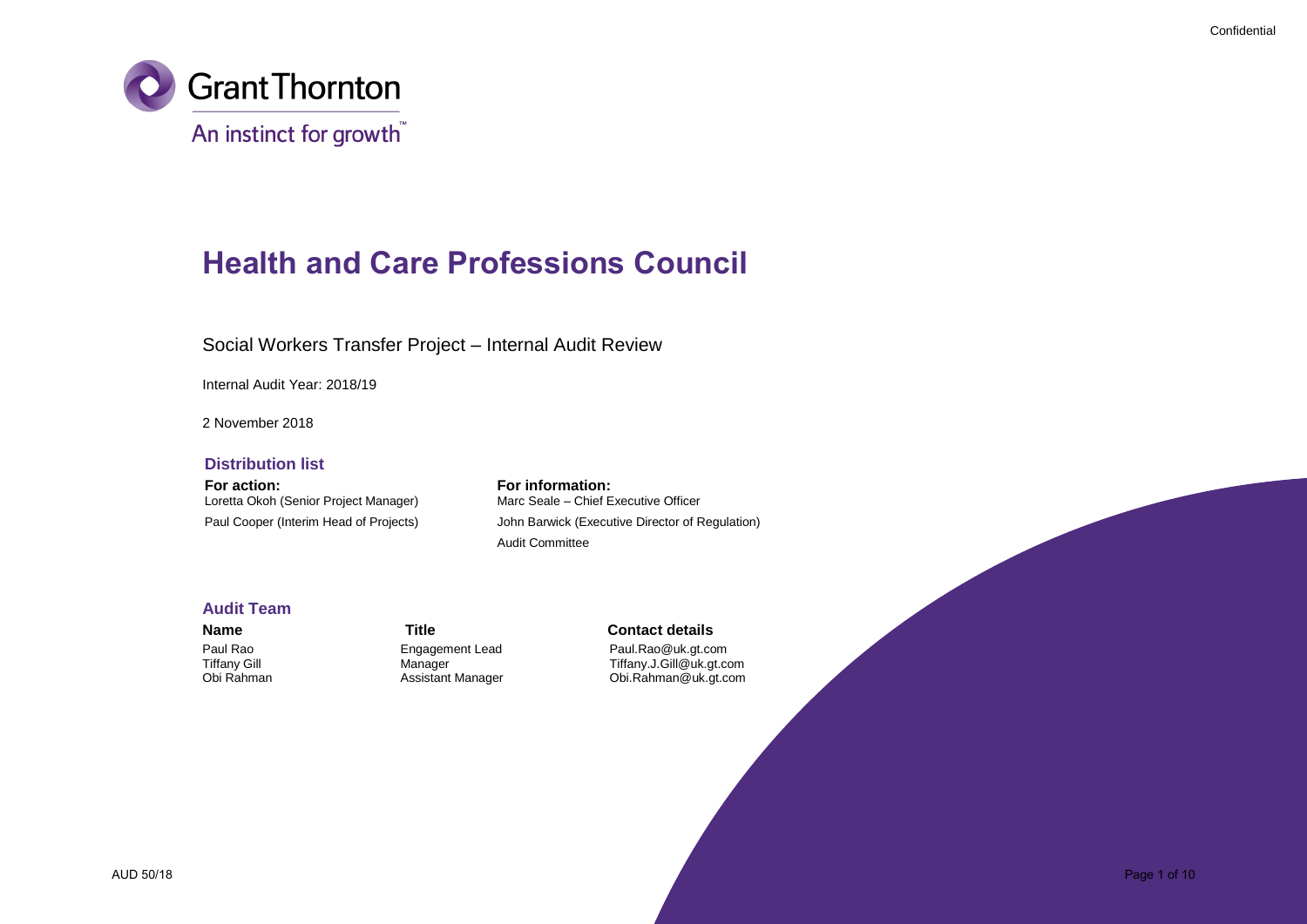### **Contents**

| 1                 | <b>Executive Summary</b>             | 2 |
|-------------------|--------------------------------------|---|
| 2                 | <b>Detailed findings</b>             | 5 |
|                   |                                      |   |
| <b>Appendices</b> |                                      |   |
| A                 | <b>Approach and responsibilities</b> |   |
| в                 | <b>Audit Issue Rating</b>            | 8 |

This report is confidential and is intended for use by the management and Council of Health and Care Professions Council (HCPC) only. It forms part of our continuing dialogue with you. It should not be made available, in whole or in part, to any third party without our prior written consent. We do not accept responsibility for any reliance that third parties may place upon this report. Any third party relying on this report does so entirely at its own risk. We accept no liability to any third party for any loss or damage suffered or costs incurred, arising out of or in connection with the use of this report, however such loss or damage is caused.

It is the responsibility solely of HCPC's management and Council to ensure that there are adequate arrangements in place in relation to risk management, governance and control.

**1**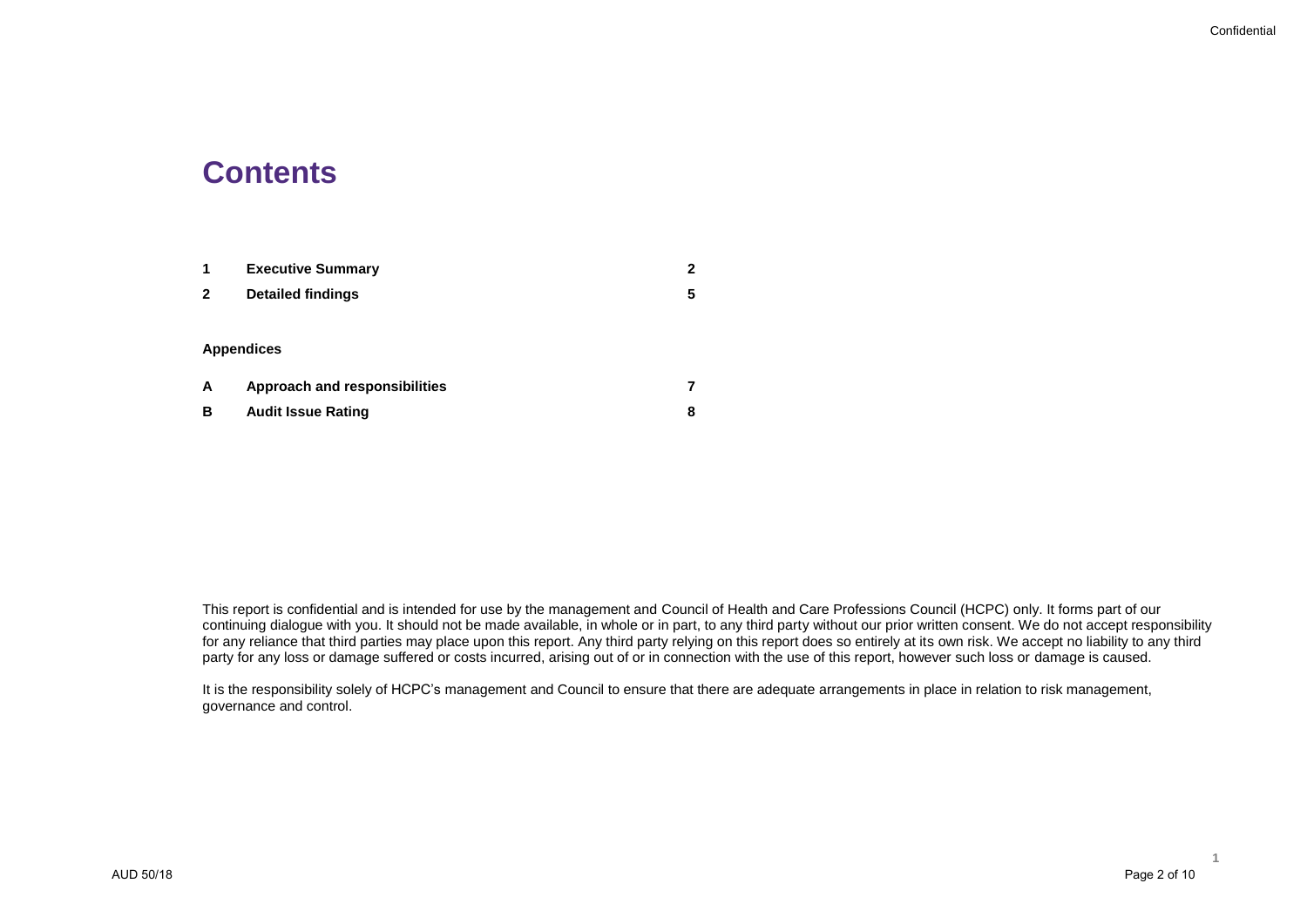# **1 Executive Summary**

| Social Workers Transfer Project Review |                        | Imp. | <b>LOW</b> | <b>Med.</b> | liah |
|----------------------------------------|------------------------|------|------------|-------------|------|
|                                        | <b>Findings raised</b> |      |            |             |      |

In January 2016, the then Secretary of State for Education and the Health Secretary of State announced that, as part of Government's social work reform programme, the Government would establish Social Work England (SWE) as a new, specialist regulator for social workers in England. Parliament has now approved the secondary legislation that is required to enable SWE to operate. The formal initiation of the HCPC project to manage the transfer of the regulation of SWE has been submitted to the Council. Due to the importance of this project, some of the work streams have started in conjunction to the formal project initiation and a Senior Project Manager has been appointed to lead the project. Following the project initiation, HCPC will now move into the build stage (project plan roll-out and monitoring and tracking project milestones).

We observed that the key individuals who are directly involved in the project have a robust understanding of how the project will be delivered and have identified the key risks that will need to be managed effectively during the delivery of this project. A Project Initiation Document (PID), which includes the project objectives, project plan, budget, risks, communications and resourcing plan, has been created. The documents have a good level of detail which will be used as the foundation to deliver the project as HCPC enter the build and close stage. Additionally, Project Board meetings are held on a monthly basis, providing senior team members with updates of the project status and provides a platform for discussion of the risks associated with the project. Meeting minutes are created and communicated promptly following the Project Board meetings. Further, interviews with the key individuals engaged with the project noted that, currently, there are no concerns regarding the level of resourcing which has been, and is planned to be, allocated as the project develops. We reviewed the resource plan that is in place and identified that resources are aligned to the roles and responsibilities stipulated in the HCPC Project Management Guide for major projects. We expect that the resource plan will evolve and be updated as HCPC approach the transfer date.

At the time of this review, the Project was at the Initiation stage, which involved the submission of the PID and overall Project set-up. The focus of this review was to assess how the project is currently being managed from a governance perspective, including monitoring, tracking and reporting within HCPC and to its key stakeholders (such as the DfE and the social workers). We also assessed the design of key project controls. This Internal Audit review did not be examine how the data migration will occur with respect to the readiness to transfer social workers' data from HCPC to SWE. HCPC should assess the risks involved in data migration and gain independent assurance that SWE have the capability to manage the data transfer in line with the agreed deadline for transfer. A good foundation has been established for the delivery of the project, and as this review was performed when the project was in the early stages, a follow up review in 2019 is recommended when HCPC will be much further in the project plan deliverables.

Our review identified two areas that HCPC should consider for improvement:

- **HCPC Project Management Guide** the project management guide was last updated in January 2014. The guide is not periodically (at least annually) reviewed to ensure that the information in the guide is up to date and still relevant for major projects delivered by HCPC such as this project.
- **Risk Register**  As of 6th September 2018, review of the Risk Register noted that some sections were not fully completed, such as, Primary category (financial, reputational or public protection), risk area, date raised and escalation/decision group. Additionally, the HCPC risk matrix states "High Risk: Urgent action required. Medium Risk: Some action required." However, the actions for High and Medium risks are not time-bound and consequently do not provide an indication of when such actions should be performed by to mitigate the identified risks.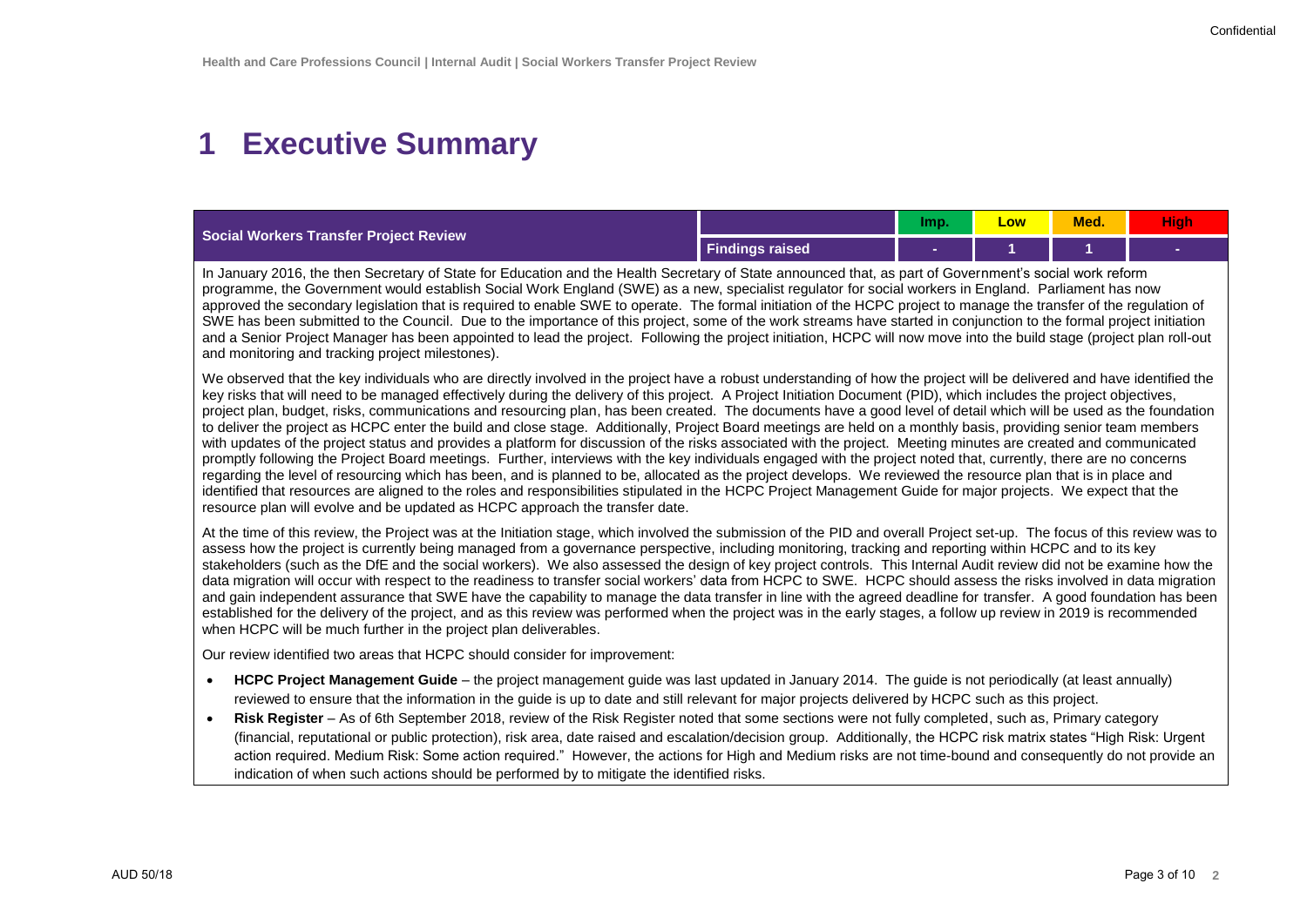#### **1.1 Background**

The Internal Audit Plan for 2018/19 includes a project governance review in relation to the Social Workers Transfer Project ("Transfer project"). The Children and Social Work Act 2017 was granted Royal Assent on 27 April 2017, and involves establishing a new regulator for social workers in England, named Social Work England (SWE).

As at April 2018, 96,497 social workers in England were regulated by the Health and Care Professions Council (HCPC). It is expected from September 2019 that the SWE will be fully operational and will set the standards required for social workers. It will be accountable to both the Department for Education (DfE) and the Department of Health and Social Care (DoHSC), and will be overseen by the Professional Standards Authority (PSA).

Given the transfer of social workers, the DoHSC has agreed to a grant funding arrangement of £2.4 million, to cover the costs to the HCPC of the transfer. The Transfer Project is being managed by the DfE, however the HCPC are aware of their role in the project and are providing full cooperation to the DfE, whilst ensuring the management of the financial and reputational risks associated with the Transfer Project. As such, the HCPC formed a Project Board in July 2018 to oversee the Transfer Project from the HCPC's perspective. In addition, an interim Project Manager has been in post to manage the Project, including the transfer of social worker data to SWE. A full time Project Manager has been appointed by HCPC with the interim Project Manager due to leave his position. The Project team have established a communications team, who are working with the DfE, DoHSC and the social workers (registrants).

#### **1.2 Scope and risk areas**

This Internal Audit review assessed whether the Transfer Project is being managed effectively to ensure that it remains on track to be delivered by September 2019. The risk areas and descriptions against which this project was tested in this review are described below.

- 1. Project Board
	- The terms of reference for the Project Board are not fit for purpose, and roles and responsibilities are not formally documented or are unclear.
- 2. Monitoring and tracking
	- The Project is not being adequately monitored and tracked to determine the progress of the Transfer Project Plan, including the project costs against an agreed budget, which may lead to the Project not being delivered within the necessary internal budget, and external time frames determined by the DfE.
- 3. Communications
	- No communication plans are in place to provide updates to the social workers impacted by the change.
- 4. Reporting
	- No reporting processes have been created to enable HCPC to communicate progress of the Project to key internal and external stakeholders, leading to lack of visibility of progress and uncertainty.
- 5. Roles and responsibilities
	- Project team roles and responsibilities have not been created/documented and/or may not be adequately robust to deliver the Project, leading to project failure.
- 6. Resources
	- The Project does not have sufficient resources allocated to it to deliver to the agreed milestones. This scope item will mainly be considered through discussion with Management and review of any resourcing plans in place.
- 7. Project risk register
	- The Project risk register is not regularly updated with current and emerging risks.

### **1.3 Audit approach**

Our outline approach to the audit was as follows:

- reviewing key project documentation
- interviewing key project team members
- highlighting areas of good practice within the project and areas for further development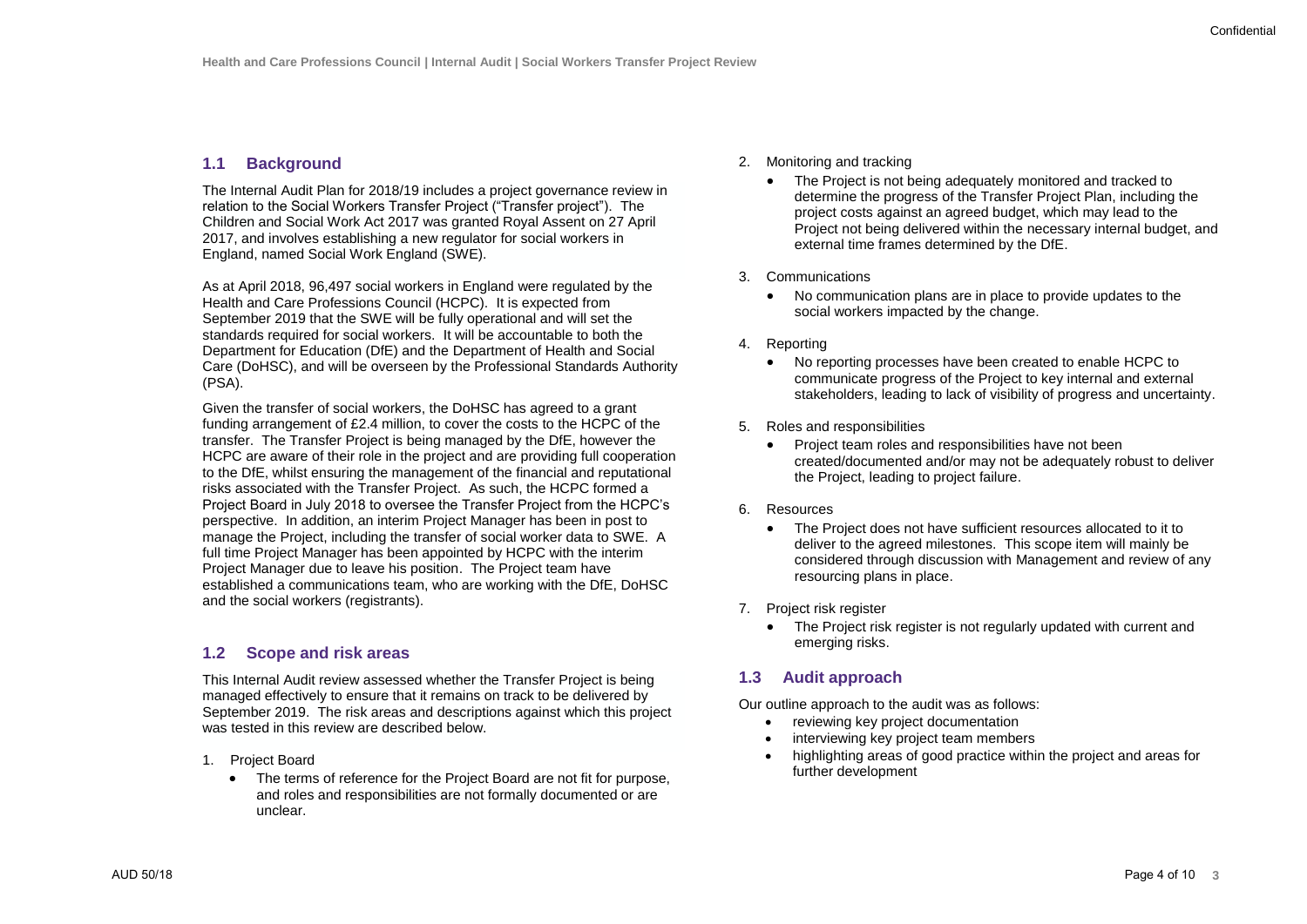### **1.4 Acknowledgement**

We would like to take this opportunity to thank the staff involved for their cooperation during this internal audit.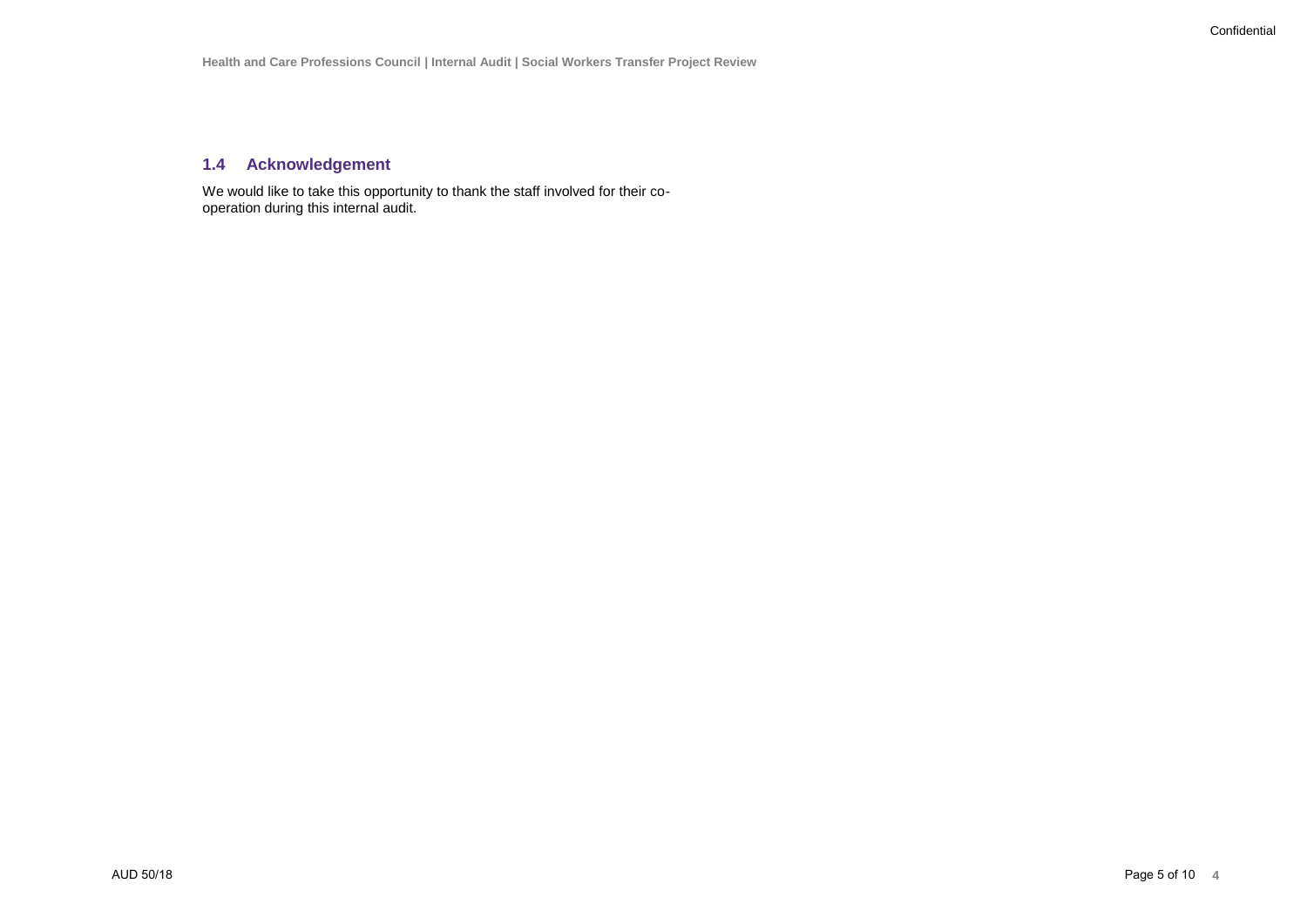# **2 Detailed findings**

#### **HCPC PROJECT MANAGEMENT GUIDE**

| <b>Ref</b> | Audit finding and potential risk                                                                                                                                                                                                                                                                                                                                                                                                                                                                                                                                                                                                                                                                                                                                                                                                                                                                                                                                                                                                                                                                                                                                                                                                                                                                                                                                                                                                                                                                                                                                                                                                                                                                                                                       | <b>Issue</b><br>rating | <b>Agreed management actions</b>                                                                                                                                                                                                                                                                                                                                                                                                                                                                                                                                               |
|------------|--------------------------------------------------------------------------------------------------------------------------------------------------------------------------------------------------------------------------------------------------------------------------------------------------------------------------------------------------------------------------------------------------------------------------------------------------------------------------------------------------------------------------------------------------------------------------------------------------------------------------------------------------------------------------------------------------------------------------------------------------------------------------------------------------------------------------------------------------------------------------------------------------------------------------------------------------------------------------------------------------------------------------------------------------------------------------------------------------------------------------------------------------------------------------------------------------------------------------------------------------------------------------------------------------------------------------------------------------------------------------------------------------------------------------------------------------------------------------------------------------------------------------------------------------------------------------------------------------------------------------------------------------------------------------------------------------------------------------------------------------------|------------------------|--------------------------------------------------------------------------------------------------------------------------------------------------------------------------------------------------------------------------------------------------------------------------------------------------------------------------------------------------------------------------------------------------------------------------------------------------------------------------------------------------------------------------------------------------------------------------------|
| 1.         | <b>Good practice</b><br>Procedure guides are periodically reviewed to ensure that they are up to date and readily<br>available to team members involved in the delivery of major projects.<br><b>Finding</b><br>When a major project is being delivered at HCPC, the HCPC Project Management Guide<br>must be used which provides guidance on the HCPC specific processes that are to be<br>followed throughout the delivery of the project. The Project Management Guide must be<br>adhered to if a Project meets two or more of the following criteria:<br>Failure to deliver, or non-delivery of the project, would cause a risk to the<br>reputation or operation of the business<br>The project involves 3 or more departments<br>$\blacksquare$<br>The project has a significant public / political impact<br>$\sim$<br>The project involves a significant change to a business process<br>$\blacksquare$<br>The project involves a significant change to a core technology system<br>The transfer of Social Workers meets all but the last criteria point.<br>The project management guide was last updated in January 2014. The guide is not<br>periodically reviewed to ensure that the information in the guide are up to date and still<br>relevant for major projects delivered by HCPC. At the time of the review, the project was<br>in its early stages and Internal Audit did not identify any issues within the Guide.<br>However, it is good practice to perform periodic review of the Guide and identify potential<br>areas of improvements.<br><b>Risk</b><br>The project management guide may not be aligned to HCPC's current processes and<br>ways of working. This could result in an adverse impact on the project delivery. | <b>Medium</b>          | Management will review and approve the Project Management<br>Guide on an annual basis to ensure that the information is up to<br>date and the principles documented in the Guide are aligned to<br>current working processes. Version control will also be<br>maintained.<br>Date Effective: Immediate<br><b>Owner:</b> Paul Cooper (Interim Head of Projects)<br><b>Management Response:</b> Management attest that this action<br>point can be closed. Internal Audit will perform a follow up of the<br>agreed management actions prior to the next review<br>commencement. |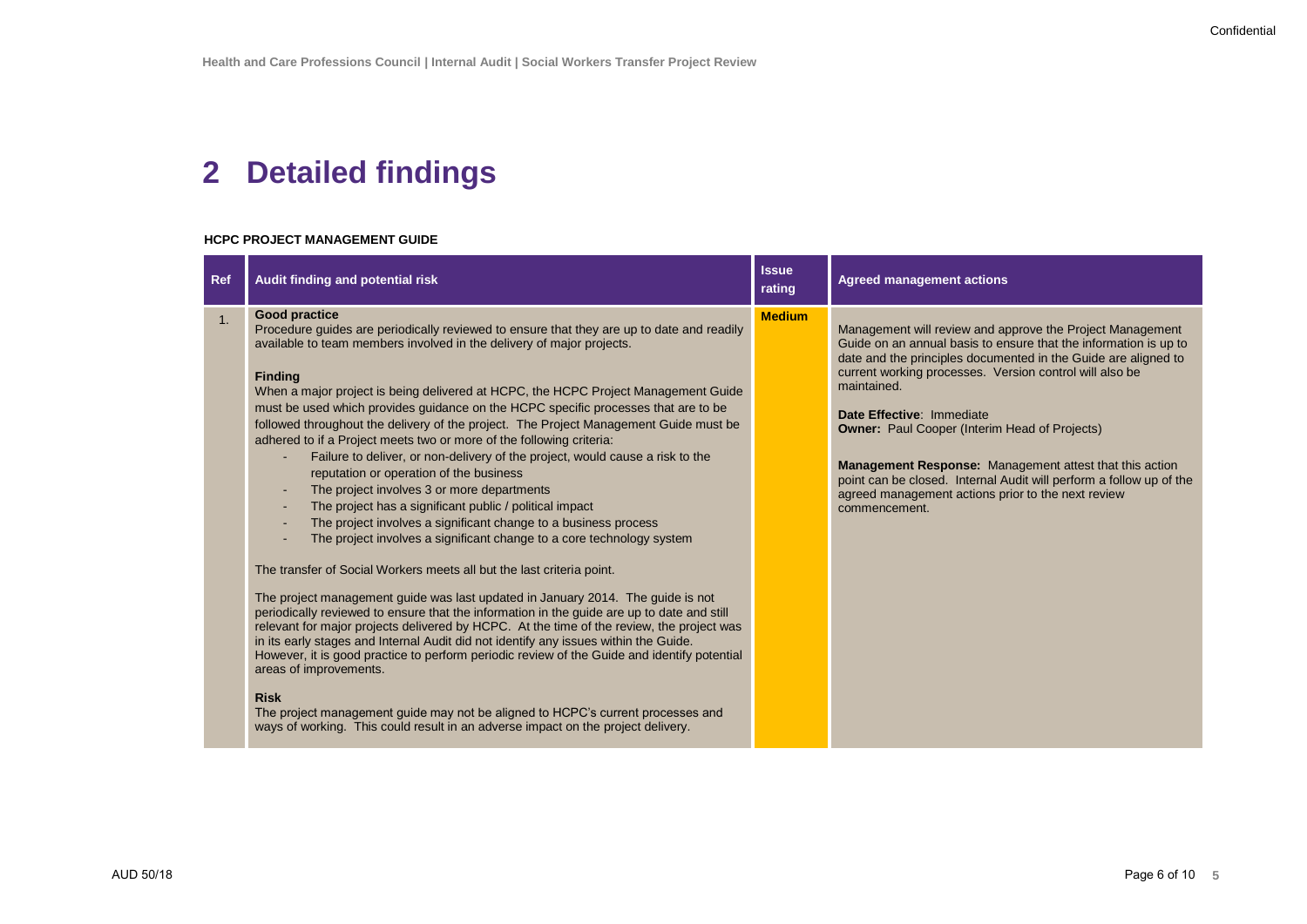#### **MANAGEMENT OF RISK REGISTER**

| <b>Ref</b> | Audit finding and potential risk                                                                                                                                                                                                                                                                                                                                                                                                                                                                                                                                                                                                                                                                                                                                                                                                                                                                                                                                                                                                                                                                                                                                                                                                                                                                                                                                                                                                                                                                                                                                                                                                                                                                                                                                                                                                                                                                                                                                                                                                                                                                                                                                                                                                                                                                                                                                                                                                                                                                                                | <b>Issue</b><br>rating | <b>Agreed management actions</b>                                                                                                                                                                                                                                                                                                                                                                                                                                                                                                                                                                                                                                                                                                                                                                                                                                  |
|------------|---------------------------------------------------------------------------------------------------------------------------------------------------------------------------------------------------------------------------------------------------------------------------------------------------------------------------------------------------------------------------------------------------------------------------------------------------------------------------------------------------------------------------------------------------------------------------------------------------------------------------------------------------------------------------------------------------------------------------------------------------------------------------------------------------------------------------------------------------------------------------------------------------------------------------------------------------------------------------------------------------------------------------------------------------------------------------------------------------------------------------------------------------------------------------------------------------------------------------------------------------------------------------------------------------------------------------------------------------------------------------------------------------------------------------------------------------------------------------------------------------------------------------------------------------------------------------------------------------------------------------------------------------------------------------------------------------------------------------------------------------------------------------------------------------------------------------------------------------------------------------------------------------------------------------------------------------------------------------------------------------------------------------------------------------------------------------------------------------------------------------------------------------------------------------------------------------------------------------------------------------------------------------------------------------------------------------------------------------------------------------------------------------------------------------------------------------------------------------------------------------------------------------------|------------------------|-------------------------------------------------------------------------------------------------------------------------------------------------------------------------------------------------------------------------------------------------------------------------------------------------------------------------------------------------------------------------------------------------------------------------------------------------------------------------------------------------------------------------------------------------------------------------------------------------------------------------------------------------------------------------------------------------------------------------------------------------------------------------------------------------------------------------------------------------------------------|
| 2.         | <b>Good Practice</b><br>The management of risks and issues is key to ensuring the successful delivery of a<br>project. It is good practice to establish guidelines for the measurement of likelihood,<br>impact and proximity (how soon the risk may materialise) and for combining these into<br>an overall rating, generally using a Red, Amber or Green (RAG) status. It is important<br>that those responsible for providing oversight to the project are provided appropriate<br>overview, on a timely basis, of current risks and issues to enable them to determine<br>acceptable mitigation or resolution.<br><b>Finding</b><br>The project risk register has a total of 59 identified risks, of which 22 are High Risks, 27<br>are Medium Risks and 10 are rated as Low Risks. The Risk Register has various<br>information associated with each risk such as, Risk Area (which HCPC Department),<br>Type (project or strategic risk), impact and likelihood assessment, mitigations, updates,<br>dates raised and completed as well as current risk owner and risk status. The risk<br>register also has actions, decision, issues and lessons learned logs.<br>Review of the project risk register identified the following (as of $6th$ September 2018):<br>For three high-rated risks, the Risk Area column was not completed<br>$\bullet$<br>For 56 risks (of which 46 are categorised as High and Medium Risk), the<br>$\bullet$<br>Primary Category (Financial, Reputational and/or Public Protection) column<br>was not completed<br>For three risks (1 High and 2 Medium Risks), the Date Raised and<br>$\bullet$<br>Escalation/Decision Group columns were not completed<br>Review of the HCPC risk matrix, which is used to perform impact and<br>$\bullet$<br>likelihood assessment, identified that for High Risks, urgent action is required<br>and for Medium Risk, some action is required. However, the actions are not<br>time-bound and consequently do not provide an indication of when such<br>actions should be performed by to mitigate the identified high and medium<br>level risks.<br><b>Risk</b><br>In the absence of a fully completed risk register, appropriate and consistent<br>assessment and management of risks and issues may not be performed. Further,<br>without a clear definition of when actions should be performed, risks may not be<br>mitigated in a timely manner leading to failure to deliver the project on time, on budget<br>and to the required/agreed quality. | Low                    | Management will review the risk register to ensure that all sections<br>are fully completed to provide a robust level of overview to the<br>Project Board and all individuals involved in the delivery of the<br>project.<br>Date Effective: Immediate<br><b>Owner: Loretta Okoh (Project Manager)</b><br>Management Response: Management attest that this action point<br>can be closed. Internal Audit will perform a follow up of the agreed<br>management actions prior to the next review commencement.<br>Management will review the risk matrix methodology and will ensure<br>that the high and medium risks' action points are time-bound. This<br>will help to monitor how effectively Management are mitigating the<br>identified risks throughout the project lifecycle.<br>Date Effective: Immediate<br><b>Owner: Loretta Okoh (Project Manager)</b> |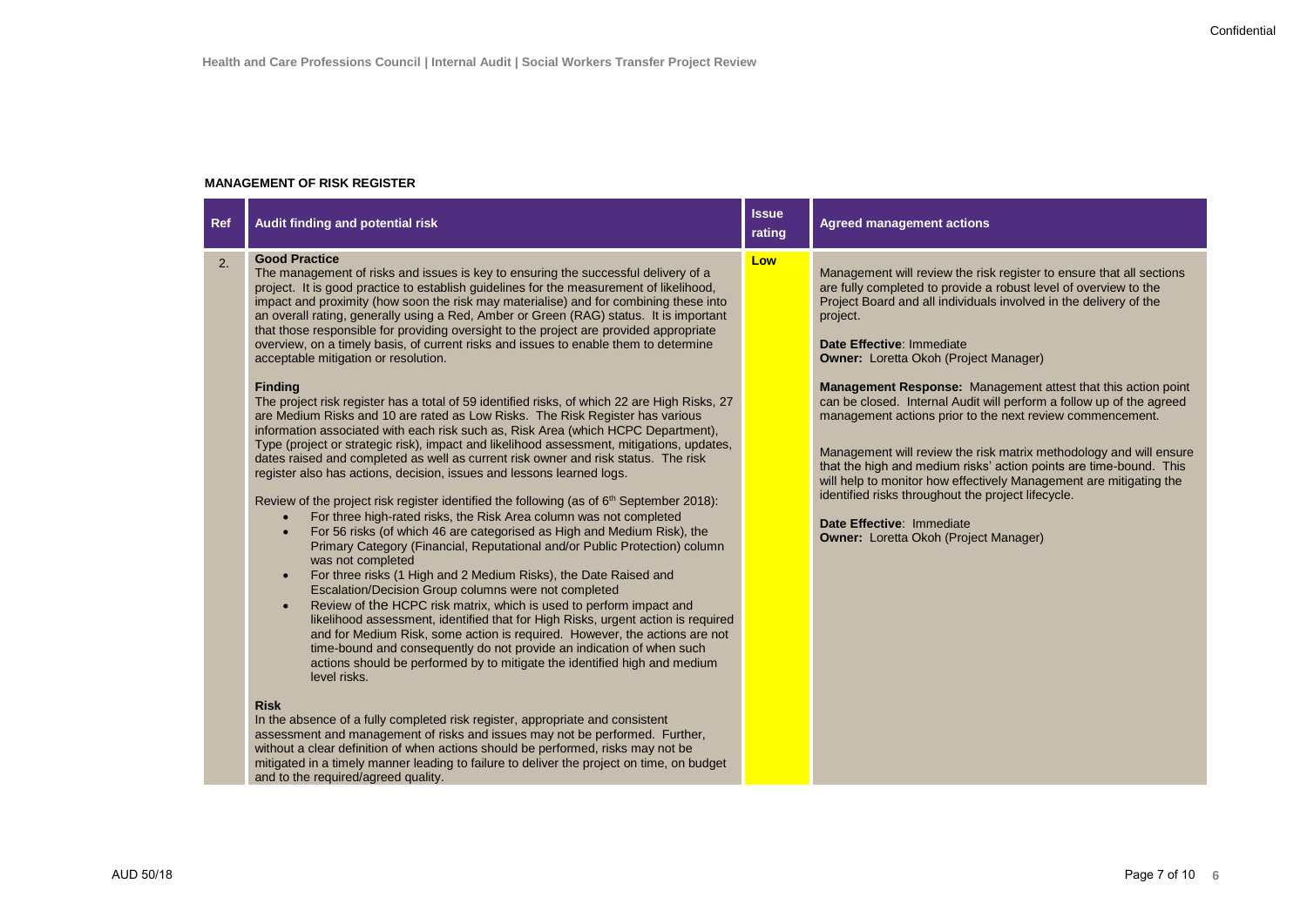# **A Approach and responsibilities**

#### **Approach**

Our outline approach to the audit was as follows:

- Meeting with key staff to gain an understanding of the arrangements in place, building upon the information we have already gained through our engagement planning process
- Reviewing key documents that have been developed to support the Transfer project and controls identified to determine whether they are appropriately designed to assess the associated risks
- Highlighting areas of good practice within the project and areas for further development

### **Client staff**

The following staff were consulted as part of this review:

- Marc Seale Chief Executive Officer
- Loretta Okoh Senior Project Manager
- Paul Cooper Interim Head of Projects
- John Barwick Executive Director of Regulation
- Brian James Head of Fitness to Practise
- Jacqueline Ladds Executive Director for Policy and External Relations
- Lisa Sinclair Acting Head of Communications

#### **Documents received**

The following documents were received and reviewed during the course of this audit:

- Project plan documents and project management quide
- Project board minutes and project board set-up documents
- Risk register
- Project roles and responsibilities document
- Government claims process (Project grant)
- Project budget
- Progress reports to The Council
- Stakeholder analysis planning
- Communications documents issued to HCPC employees

#### **Locations**

The following location was visited during the course of this review:

184 Kennington Park Road, London, SE11 4BU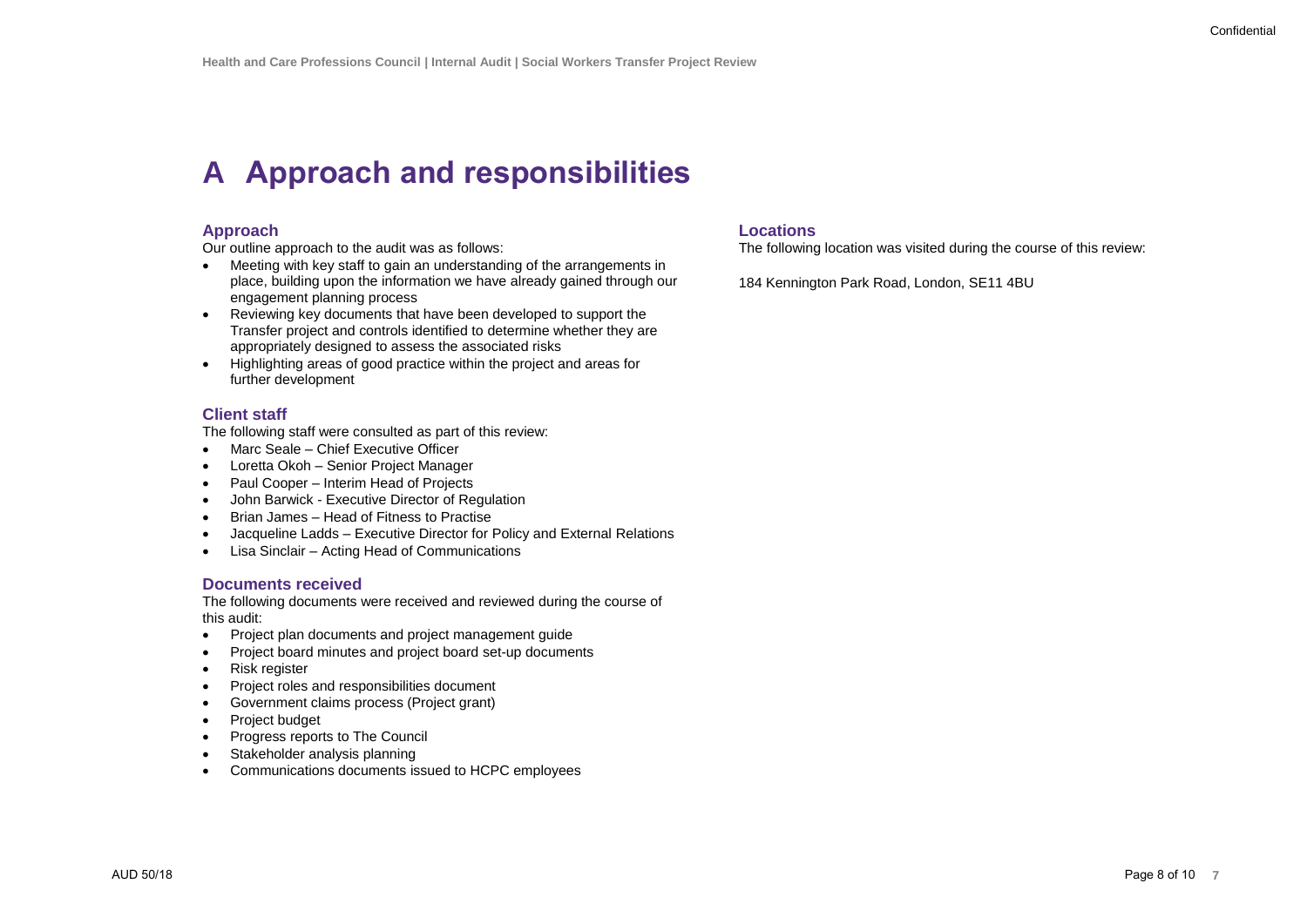## **B Audit Issue Rating**

### **Audit Issue rating**

Within each report, every audit issue is given a rating. This is summarised in the table below.

| Rating        | <b>Description</b>                                                                                                                                                         | <b>Features</b>                                                                                                                                                                                                                                                                 |
|---------------|----------------------------------------------------------------------------------------------------------------------------------------------------------------------------|---------------------------------------------------------------------------------------------------------------------------------------------------------------------------------------------------------------------------------------------------------------------------------|
| <b>High</b>   | Findings that are fundamental to the management of risk in the<br>business area, representing a weakness in control that requires the<br>immediate attention of management | • Key control not designed or operating effectively<br>• Potential for fraud identified<br>• Non-compliance with key procedures / standards<br>• Non-compliance with regulation                                                                                                 |
| <b>Medium</b> | Important findings that are to be resolved by line management                                                                                                              | • Impact is contained within the department and compensating controls would detect errors<br>• Possibility for fraud exists<br>• Control failures identified but not in key controls<br>. Non-compliance with procedures / standards (but not resulting in key control failure) |
| Low           | Findings that identify non-compliance with established procedures                                                                                                          | • Minor control weakness<br>• Minor non-compliance with procedures / standards                                                                                                                                                                                                  |
| Improvement   | Items requiring no action but which may be of interest to management<br>or best practice advice                                                                            | • Information for department management<br>• Control operating but not necessarily in accordance with best practice                                                                                                                                                             |